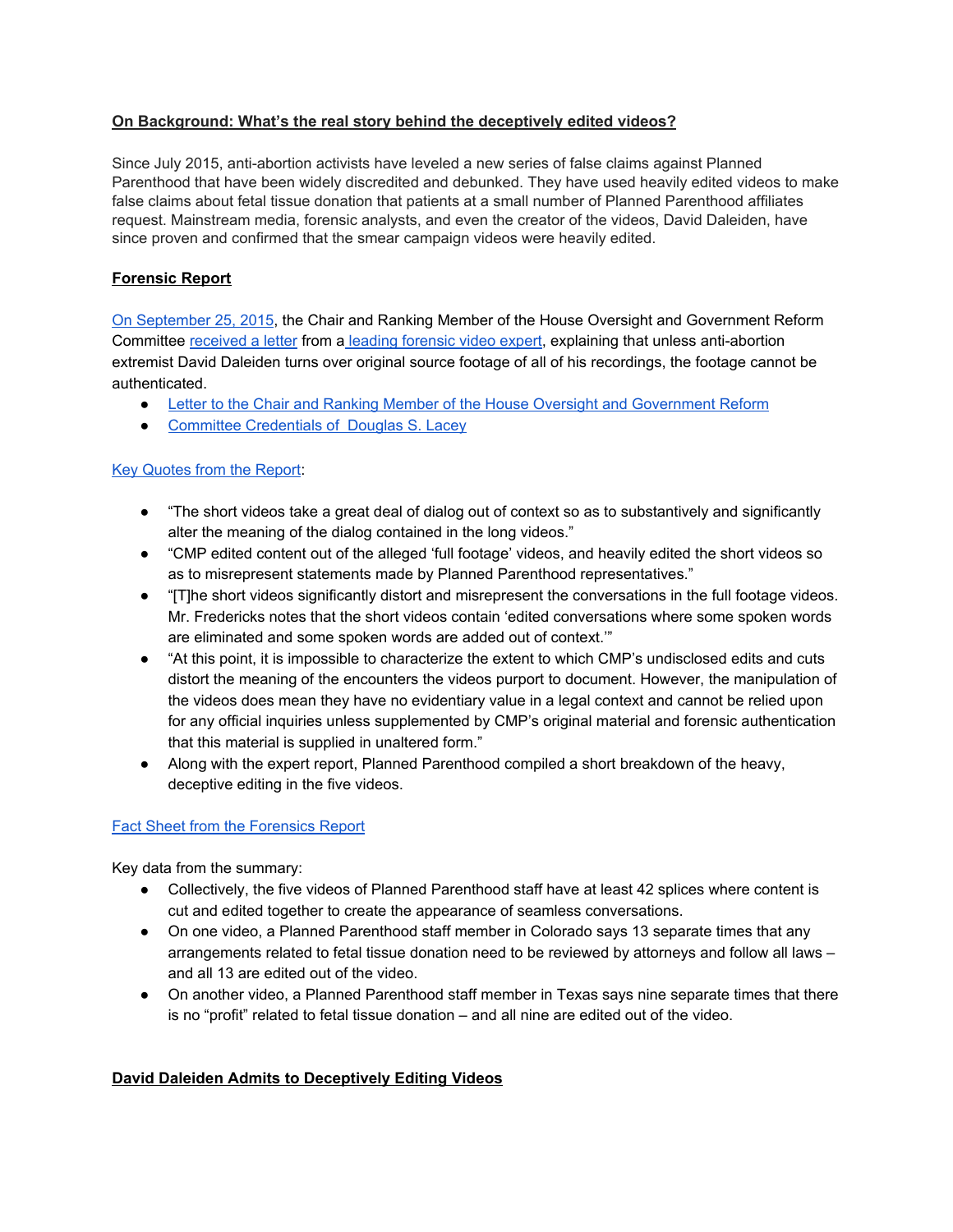On October 20, 2015 David [Daleiden](https://www.plannedparenthood.org/about-us/newsroom/press-releases/daleiden-admits-to-deceptively-editing-videos#sthash.JQAqMyWI.dpuf) got caught in his own lies and [admitted](https://www.youtube.com/watch?v=ui7TxAKubR8&feature=youtu.be) what we already know -- that he and others have heavily edited videos intended to attack Planned Parenthood. In an interview with CNN, Daleiden not only conceded to [deceptively](http://www.plannedparenthoodaction.org/elections-politics/newsroom/press-releases/fiorina-drops-polls-maker-video-admits-editing-video/) editing the videos, but also acknowledged that video and images he used have nothing to do with Planned Parenthood.

● David [Daleiden](https://www.youtube.com/watch?v=ui7TxAKubR8&feature=youtu.be) on CNN

## **Mainstream Media Agrees: The Video's Claims Are Clearly Untrue**

**New York [Times:](http://www.nytimes.com/2015/07/22/opinion/the-campaign-of-deception-against-planned-parenthood.html?partner=rssnyt&emc=rss&_r=0)** "A hidden-camera video released last week purported to show that Planned Parenthood illegally sells tissue from aborted fetuses. It shows nothing of the sort….Clearly, the shorter version was edited to eliminate statements by Dr. Nucatola explaining that Planned Parenthood does not profit from tissue donation, which requires the clear consent of the patient."

**[Washington](http://www.washingtonpost.com/local/planned-parenthood-deserves-to-be-supported-not-attacked/2015/07/16/373c8f58-2bba-11e5-a5ea-cf74396e59ec_story.html) Post:** "The group behind the sting edited a three-hour meeting down to eight minutes of detailed medical description, then blasted it across the country proclaiming that they have evidence that Planned Parenthood is harvesting baby parts for profit. Um, no — not even remotely….The truth is, this video is nothing more than another one of those graphic abortion protest posters of mutilated fetuses waved at people and passing children on the street. Totally out of context and totally horrible."

**[NPR:](http://www.npr.org/sections/thetwo-way/2015/07/22/425314909/sting-videos-part-of-longtime-campaign-against-planned-parenthood)**"Despite massive media coverage and a rush by Republicans to investigate, Daleiden's videos so far contain no evidence that Planned Parenthood has done anything illegal."

**[Politifact](http://www.politifact.com/truth-o-meter/article/2015/jul/17/planned-parenthood-video-context/)**: "Put simply, there's no clear gotcha."

**[Buzzfeed:](http://www.buzzfeed.com/emaoconnor/many-planned-parenthood-centers-dont-profit-from-fetal-tissu#.yi0jKljKB)"**But, according to the spokesperson for StemExpress, a real California biotech company that has a contract to purchase the tissue from Planned Parenthood, the nonprofit is most likely losing money on these exchanges….'If anything they're losing money,' the spokesperson, who spoke on the condition of anonymity, said. 'I hope they're breaking even.' He added, 'I just don't see how Planned Parenthood could be profiting."

**[Gawker](http://gawker.com/no-planned-parenthood-is-not-selling-aborted-fetal-bod-1717823538):** "This is a case of words being taken grossly out of context."

**[FactCheck.org](http://www.factcheck.org/2015/07/unspinning-the-planned-parenthood-video/):** "But the full, unedited video they cite as evidence shows a Planned Parenthood executive repeatedly saying its clinics want to cover their costs, not make money, when donating fetal tissue from abortions for scientific research....In reality, \$30-100 probably constitutes a loss for [Planned Parenthood]. The costs associated with collection, processing, storage, and inventory and records management for specimens are very high."

**[Slate:](http://www.slate.com/blogs/xx_factor/2015/07/21/the_center_for_medical_releases_a_second_attack_video_on_planned_parenthood.html)**"This video, unsurprisingly, is being received with a whimper in the media….Despite CMP's attempts to make it look like Planned Parenthood medical director Mary Gatter is "selling" fetal tissue, she repeatedly makes it clear that is not an option."

**The New York [Times:](http://www.nytimes.com/2015/07/15/us/video-accuses-planned-parenthood-of-crime.html?_r=1)"**While the video...alleges that Planned Parenthood is guilty of the crime of selling fetal remains, the official tells her questioners more than once that the cost, \$30 to \$100, is reimbursement for clinics' expenses."

**[MSNBC:](http://www.msnbc.com/msnbc/what-you-didnt-see-planned-parenthood-video)**"The group that recorded a secret video of Planned Parenthood's senior director of medical services says it shows "how Planned Parenthood sells the body parts of aborted fetuses, and admitting she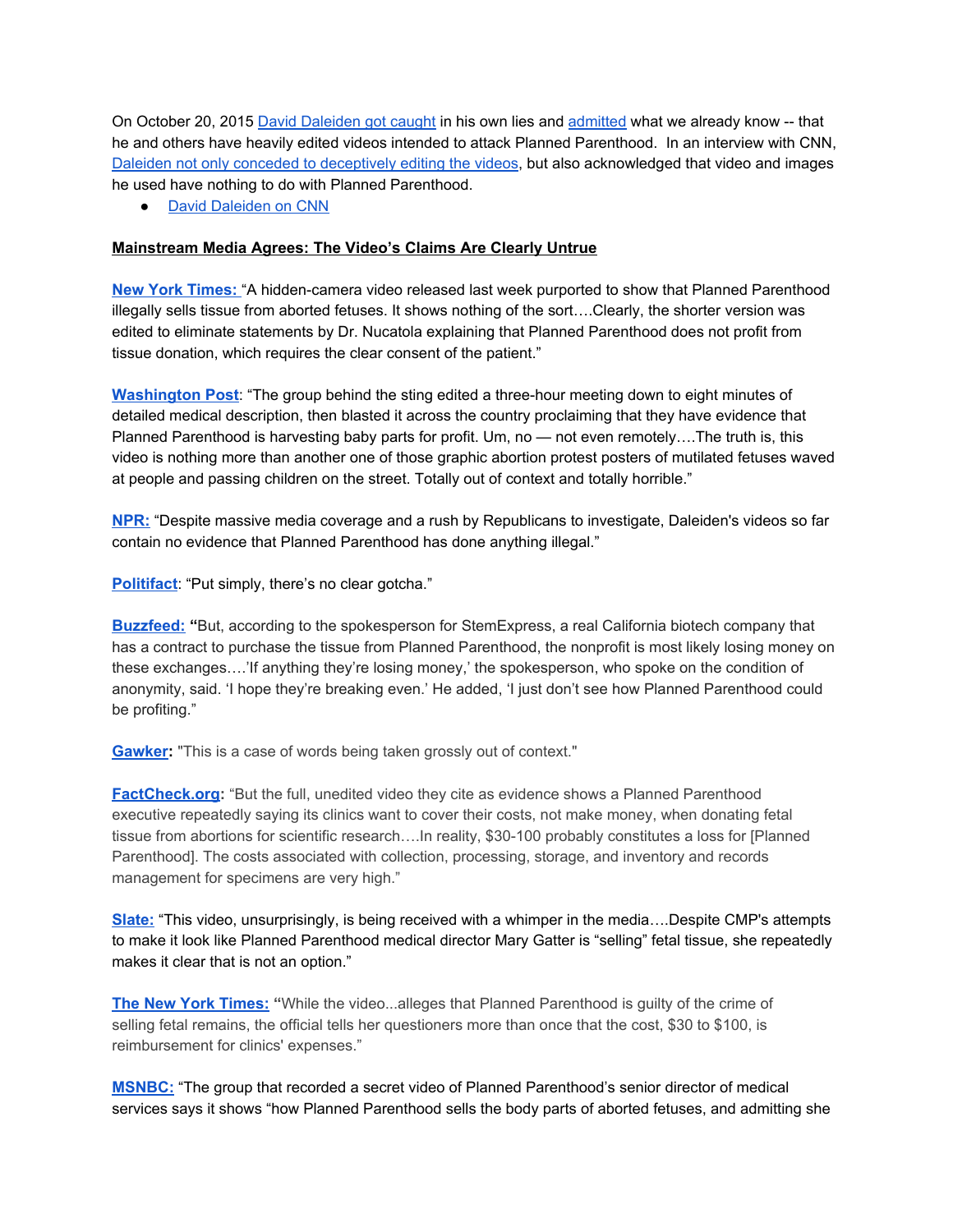uses partial-birth abortions to supply intact body parts." But their own transcript contains several clear statements to dispute that."

**[Yahoo:](https://www.yahoo.com/health/coincidence-or-is-it-planned-parenthood-sting-124262369437.html)** "The video, through not-so-subtle editing, implies that Planned Parenthood is in the business of encouraging women to abort fetuses so that the organization may then sell the fetal parts for profit. Nucatola appears to say that it costs \$30 to \$100 purchase baby organs. This has been markedly denounced as untrue by both Planned Parenthood itself and outside journalistic entities."

**[Guardian:](http://www.theguardian.com/commentisfree/2015/jul/15/planned-parenthood-videos-abortion-truths)** "The truth of the video, however – which was released by a previously unheard-of organization led by a man who has described himself as an "amateur varanid keeper" – is that it shows nothing illegal."

**The [Nation](http://www.thenation.com/article/whos-behind-the-planned-parenthood-sting-video-troy-newman-and-other-rabid-anti-choicers/):** The video, long on misleading editing and short on any evidence for its claims of illegal behavior, had all the hallmarks of right-wing agitprop.

**[Huffington](http://www.huffingtonpost.com/2015/07/14/sting-video-planned-parenthood_n_7797164.html) Post: "**Donating the fetal tissue for research at the request of some of its patients, which is legal."

**[International](http://www.ibtimes.com/who-deborah-nucatola-5-things-know-after-planned-parenthood-director-accused-selling-2008574) Business Times:**In the unedited version of the video, Nucatola was discussing the cost of "space issues" and shipping...However, the viral video makes it seem as if she is telling the actors -- who were hired by the activist group -- about the cost of fetal tissue.

**[MSNBC](http://www.msnbc.com/rachel-maddow-show/why-congressman-would-say-interview-didnt-happen)**: "It's not clear why the *Washington Post* put the story literally on the front page, since there are no credible allegations of wrongdoing."

**[Slate:](http://www.slate.com/blogs/xx_factor/2015/07/14/lila_rose_and_live_action_have_another_planned_parenthood_sting_yet_again.html)**"But the legal accusations are just the fluff, easy to disprove and not really the point of the video"

**[Mother](http://www.motherjones.com/kevin-drum/2015/07/planned-parenthood-sting-video-yet-another-right-wing-nothingburger%20Kevin%20Drum) Jones:**"As near as I can tell, it's completely bogus. The video tries to imply that Planned Parenthood is performing illegal abortions and that it's selling fetal tissue for profit, also a felony. But there's not the slightest evidence of either. In fact, as Media Matters points out, if you watch the unedited video it's crystal clear that the charges for the fetal tissue they sell are designed only to cover the actual costs of the process. Nucatola says repeatedly that affiliates want to "break even," not make a profit."

**[Refinery29:](http://www.refinery29.com/2015/07/90798/planned-parenthood-video-stigma-speak-out)**"The video was quickly revealed to have been heavily edited — and by a group with a history of such distortions — in a way that warps the reproductive healthcare organization's involvement in tissue-donation programs."

**[Salon:](http://www.salon.com/2015/07/15/planned_parenthoods_biggest_problem_is_not_selling_baby_parts_what_the_latest_anti_choice_sting_reveals_about_the_abortion_debate/)** "First, let's acknowledge the sting for what it is — the latest addition to an ongoing game of what we'll call Deceitful Anti-Choice Mad Libs."

**NY Daily [News](http://www.nydailynews.com/news/national/undercover-planned-parenthood-videos-altered-analysis-article-1.2339161)**: Undercover Planned Parenthood videos were altered by abortion opponents: analysis "Statements were spliced together at least 42 times to appear like seamless conversations, the analysis found. Two of the videos were each missing 30-minute chunks of footage... CMP's 'undisclosed edits and cuts distort the meaning of the encounters the videos purport to document,' the analysis said."

**[MSNBC](http://www.msnbc.com/msnbc/planned-parenthood-even-full-videos-were-altered)**: Planned Parenthood: Even 'full' videos were altered "The research firm also found that the transcripts provided by the Center for Medical Progress are inaccurate as judged against a transcript made by an independent service. 'All four transcripts by CMP contain substantive omissions, and the Texas transcript appears to be grossly edited,' the Fusion GPS report says."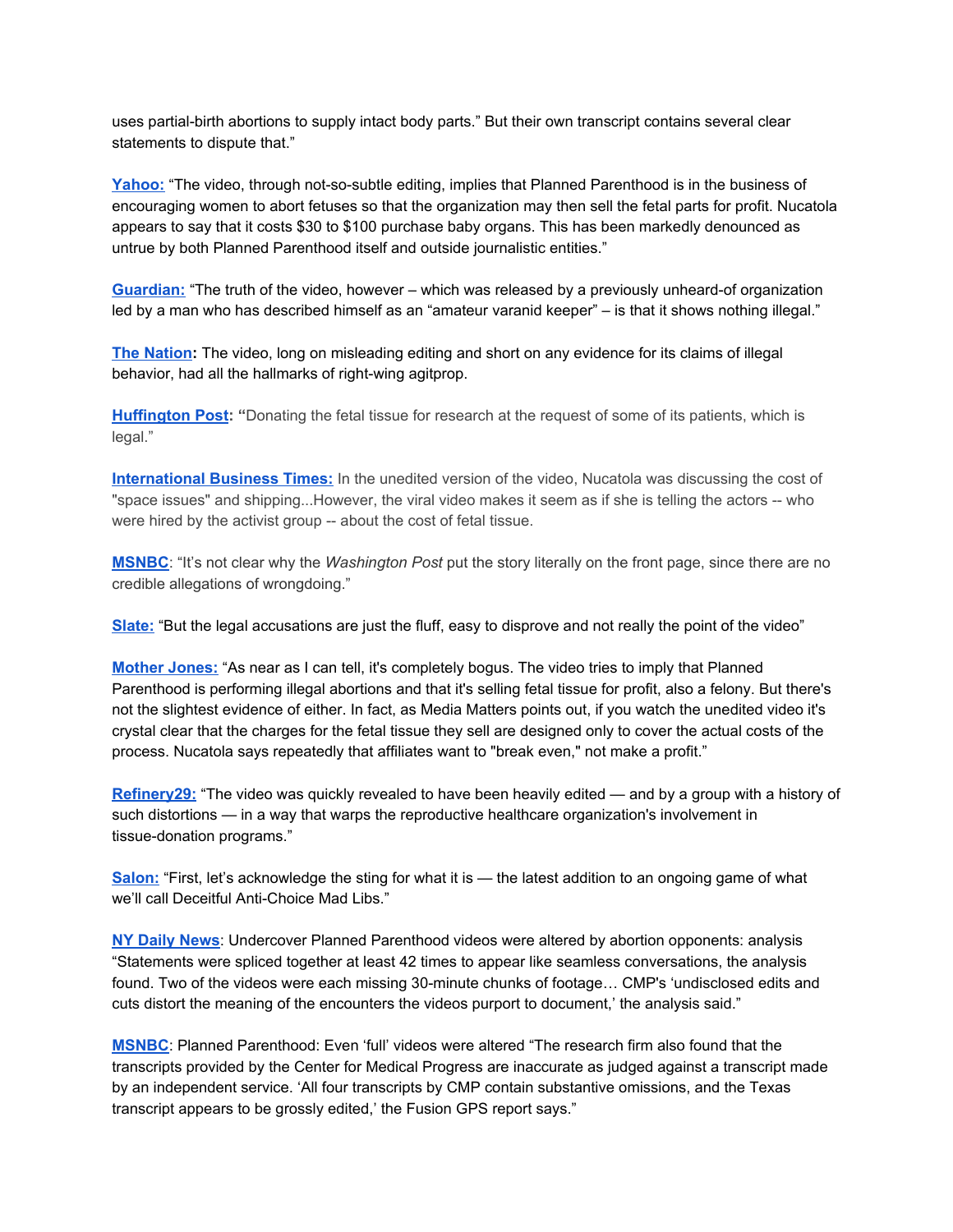**[Reuters](http://www.reuters.com/article/2015/08/27/us-usa-plannedparenthood-review-idUSKCN0QW2CT20150827)**: Planned Parenthood report says fetal tissue videos were distorted " 'Any time someone has made undisclosed changes to an audio or video file, that renders the file unreliable,' lead investigator and former Wall Street Journal investigative reporter Glenn Simpson said during a media conference call."

**[Vox](http://www.vox.com/2015/8/28/9217323/planned-parenthood-tapes-edited)**: I thought I saw all the Planned Parenthood sting footage. Turns out the tapes were edited. "The inaccurate transcript and the jumping timestamps make a pretty compelling case that I didn't get the full picture. CMP can't just wave away the missing footage as boring bathroom breaks; it's impossible to know what might be missing without complete video. If the group wants to present these as the full videos behind the sting operation, then it needs to actually provide the complete footage — however dull or boring those other parts might be."

**San Jose [Mercury](http://www.mercurynews.com/opinion/ci_28545256/mercury-n) News**: "The videos are grossly misleading and politically irresponsible."

**Los [Angeles](http://www.latimes.com/local/abcarian/la-me-ra-attacks-on-planned-parenthood-20150716-column.html#page=1) Times**: "Leaving aside the potential violation of California law, which forbids recording a person without consent, the narrative pushed by the anti-abortion activists is a total crock."

**Houston [Chronicle](http://www.houstonchronicle.com/news/health/article/Scientists-say-fetal-tissue-research-rare-but-6391962.php)**: "The footage initially was released in an edited form that made it look like Nucatola was talking about selling fetal organs, which is illegal. The full video indicates that the subject likely was legal organ donation, and the discussed costs were to perform the preservation."

**The [Seattle](http://www.seattletimes.com/opinion/undercover-videos-mislead-distort-planned-parenthoods-work/) Times**: "The videos make it appear that compassionate doctors are violating the law. In actuality, providers in these videos spoke at length following strict ethical guidelines and about not making a profit from any donations. In fact, it appears the only lawbreakers are the group who orchestrated elaborate lies in an attempt to discredit doctors who care about the health and well-being of women."

**Chicago Sun-Time[s:](http://chicago.suntimes.com/opinion/7/71/833397/opinion-5)** "As a medical ethicist and lawyer, the headlines concerned me. But after scrutinizing hours of video, it appears Planned Parenthood doctors are complying with federal law allowing 'reasonable payments' for collection of fetal tissue. As the organization's senior director of medical services explains in the unedited version of her videotaped meeting with people posing as members of the research community, abortion clinics 'want to offer this service because patients ask about it. … just as much as the patients, the providers absolutely want to help [medical research].'"

**[Michigan](http://michiganradio.org/post/truth-about-planned-parenthood#stream/0) Public Radio**: "Planned Parenthood has been saving women and families from poverty and desperation for 99 years. Now, its enemies are 'swift boating' it; presenting lies and distortions as fact."

Austin [Chronicle](http://www.austinchronicle.com/daily/news/2015-07-24/abbott-launches-investigation-into-planned-parenthood/): "...much context has been left out of the anti-choice response. For one, consider the source: Texas conservatives and other GOPers are eating up dubious claims from the Center For Medical Progress – an ardently anti-choice group associated with Live Action, known to release heavily edited videos that have historically targeted Planned Parenthood. And one of CMP's founders (Troy Newman) heads Operation Rescue, a group that advocated harassing abortion clinic workers and ran a decades-long [campaign](http://rhrealitycheck.org/article/2015/07/17/board-member-behind-planned-parenthood-video-close-ties-abortion-clinic-violence/) against murdered abortion doctor Dr. George Tiller."

#### **General Video Breakdown from Media Matters:**

**● First Video: Uses Deceptive Edits To Claim Planned [Parenthood](http://mediamatters.org/research/2015/08/31/a-comprehensive-guide-to-the-deceptively-edited/205264#One) Is Illegally Selling Fetal [Tissue](http://mediamatters.org/research/2015/08/31/a-comprehensive-guide-to-the-deceptively-edited/205264#One)**